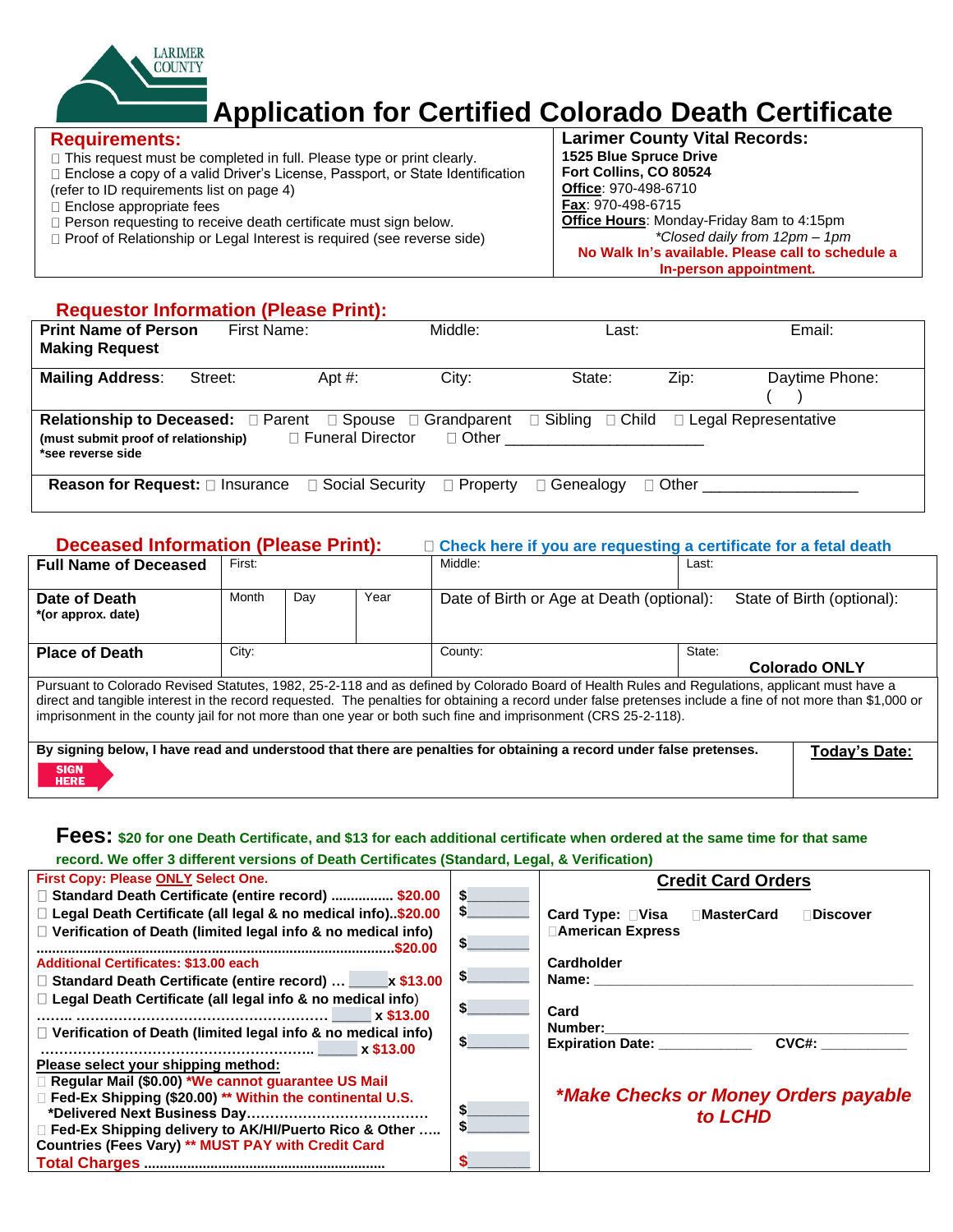$\overline{a}$ 

### **Death Certificates may be issued to: Document(s) needed to prove relationship:**

| <b>Current Spouse</b>                                | Must be listed on Death Certificate.                                                                                                                                                                                                                                                                                                                                                                              |
|------------------------------------------------------|-------------------------------------------------------------------------------------------------------------------------------------------------------------------------------------------------------------------------------------------------------------------------------------------------------------------------------------------------------------------------------------------------------------------|
| Ex-Spouse                                            | Must present proof of direct & tangible interest<br>(i.e. Social Security record, insurance policy).                                                                                                                                                                                                                                                                                                              |
| Parent                                               | Must be listed on death certificate.                                                                                                                                                                                                                                                                                                                                                                              |
| Shared Parentage                                     | For passport reasons and Social Security reasons only -<br>a shared parent can present the child's birth certificate (in cases for<br>passport, child must be under 16)                                                                                                                                                                                                                                           |
| Stepparent                                           | Marriage certificate proving relationship to a parent that<br>is listed on death certificate.                                                                                                                                                                                                                                                                                                                     |
| <b>Grandparents/Great Grandparents</b>               | Birth certificate(s) and/or death certificate(s) proving relationship is<br>required. (Cannot accept baptismals, hospital records or school<br>records, unless the customer presents a letter from the state of birth<br>stating no record of birth was found).                                                                                                                                                   |
| Siblings/Half Siblings                               | Birth or death certificate showing at least one same parent<br>Required. (Cannot accept baptismals, hospital records or<br>school records, unless the customer presents a letter<br>from the state of birth stating no record of birth was<br>found).                                                                                                                                                             |
| Children/Grandchildren/ Great Grandchildren          | Birth certificate(s) and/or death certificate(s) showing relationship is<br>required. (Cannot accept bastismals, hospital records or school<br>records, unless the customer presents a letter from the state of birth<br>stating no record of birth was found).                                                                                                                                                   |
| Step-Children                                        | Birth certificate proving relationship required. Biological parent must be<br>listed on the death certificate as spouse.                                                                                                                                                                                                                                                                                          |
| Legal Representative/Paralegals                      | Proof of client relationship required as well as proof of the client's<br>relationship to the registrant.                                                                                                                                                                                                                                                                                                         |
| Attorney-in-fact / Agent (Power of Attorney)         | Must present a Durable Power of Attorney that has been signed by the<br>"principal" (person they are representing) and notarized. Durable Power<br>of Attorneys are indefinite unless specified in the document or upon<br>death. We do not accept Medical Power of Attorney. Review the<br>Power of Attorney carefully, since some provide a limited amount of<br>authority to the "attorney-in-fact" / "agent". |
| <b>Opposing Counsel</b>                              | Processed at state office: Certificate will be mailed to court with motion<br>to seal "confidential record". Name, address, and case number of the<br>court required.                                                                                                                                                                                                                                             |
| Consular Corps / Consulates Offices                  | Must present credentials verifying their connection to the Consulate                                                                                                                                                                                                                                                                                                                                              |
| Genealogists                                         | Notarized signed release from the immediate family<br>member required as well as proof of the family member's<br>relationship. Certificate marked "For Genealogical Use<br>Only."                                                                                                                                                                                                                                 |
| In-laws/ aunts / uncles / nephews / nieces / cousins | For death certificates 25 years or younger - Must present<br>proof of direct & tangible interest. (i.e. insurance policy,<br>personal will, etc.).                                                                                                                                                                                                                                                                |
|                                                      | For death certificates over 25 years - Must present proof of<br>relationship (a family tree would be acceptable for this case) Death<br>certificate marked "For Genealogical Use Only".                                                                                                                                                                                                                           |
| <b>Probate Researchers</b>                           | Proof of direct & tangible interest required.                                                                                                                                                                                                                                                                                                                                                                     |
| Creditors                                            | Proof of direct & tangible interest required.                                                                                                                                                                                                                                                                                                                                                                     |
| <b>Anatomical Board</b>                              | Must be listed on death certificate                                                                                                                                                                                                                                                                                                                                                                               |
|                                                      |                                                                                                                                                                                                                                                                                                                                                                                                                   |

 $\overline{a}$ 

 $\overline{a}$ 

Employer **Employer** Proof of direct & tangible interest required.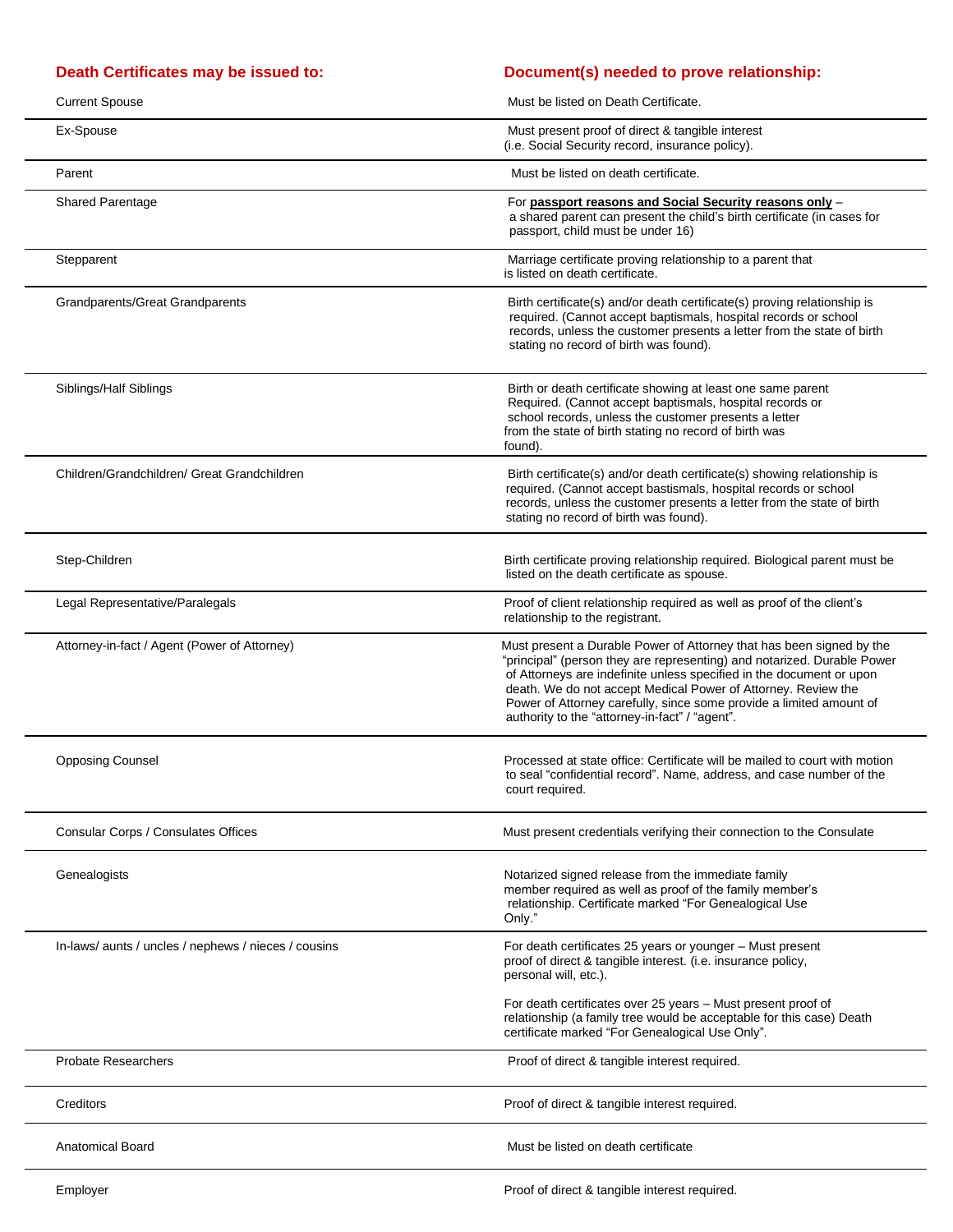| <b>Beneficiaries</b>                              | Proof of direct & tangible interest required (i.e. letter on<br>Insurance company / pension company letterhead that clearly states<br>the applicant is a beneficiary or is eligible to file a claim). |
|---------------------------------------------------|-------------------------------------------------------------------------------------------------------------------------------------------------------------------------------------------------------|
| Insurance Companies                               | Proof of direct & tangible interest required (Insurance Policy).                                                                                                                                      |
| Hospital / Nursing Home / Hospice / Physician     | Proof of patient relationship required.                                                                                                                                                               |
| <b>Funeral Directors</b>                          | Must be listed on death certificate. If not listed, they can submit proof<br>of relationship between themselves & the funeral establishment on the<br>death certificate. (copy of contract).          |
| Coroners                                          | Must present their work credentials (work ID.                                                                                                                                                         |
| Informant                                         | Must be listed on death certificate.                                                                                                                                                                  |
| Governmental agencies (SSA, Human Services, etc.) | No additional document needed – fee may apply<br>Must present their work credentials (work ID).                                                                                                       |